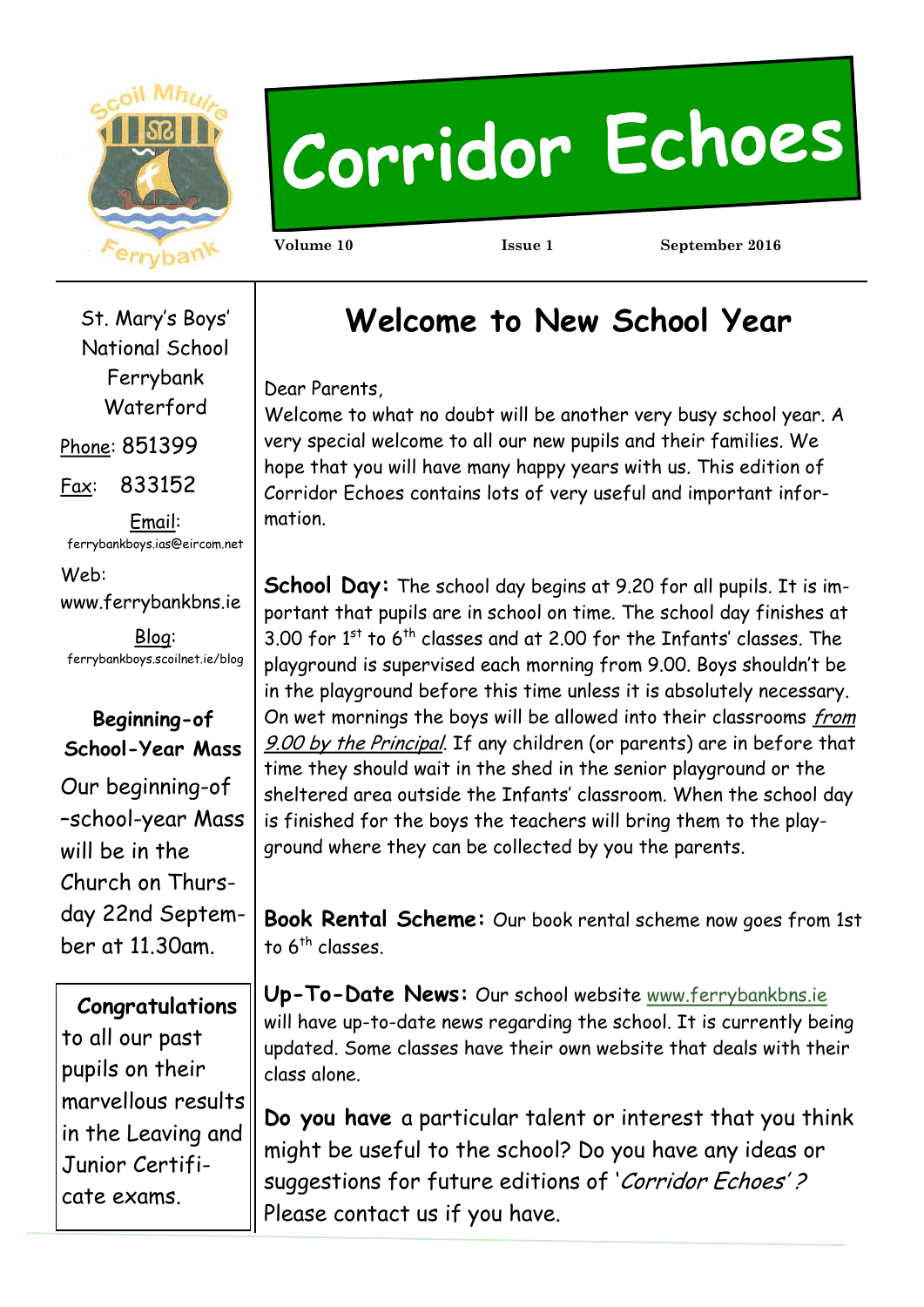#### **Attendance**

Last year's attendance report to the National Education Welfare Board showed that the overall attendance was good. Unfortunately it wasn't all good. 21 boys were absent for more than 20 days (including one boy for 54 days and another for 45 days). Attendance at school is a topic that I have referred to on many occasions. It is very important that every boy attends school unless there is a justifiable reason that he cannot. We organised an attendance competition last year with a monthly prize for the class with the best attendance. While that did have a positive effect on attendance as a whole it didn't solve the problem of poor attendance. I am legally obliged to report to the Education Welfare Board any child who has missed 20 school days. I will also inform parents in writing when a pupil's attendance is noticeably poor or irregular. Another topic of some concern is the number of 'appointments' some appear to have during school days.

#### **Parents Association**

All parents are welcome and encouraged to join the Parents Association Committee. Ideally each class should have representation. We would encourage parents from all classes to join the committee. The Parent Association will work together with the Principal, Staff, Board of Management and all parents to build effective partnership between home, school and the local community to ensure the best possible education for their children. We aim to offer all parents the opportunity to contribute towards enhancing their children's education through various activities within the community throughout the school year.

If you are interested in being part of the Parents Association Committee please come along to the AGM. Alternatively do not hesitate to contact any committee member below or email

#### **[paferrybankboys@gmail.com.](mailto:paferrybankboys@gmail.com)**

You will be notified about the date of the AGM.

**Books / Uniform**: I am making a very special appeal to all of you parents to donate any school books or items of school uniform and tracksuit that you no longer need to the school. The more books we can get will result in keeping costs down in the coming years. Please donate any of these items that are in good condition. Sincere thanks to those of you who have already done so.

#### **Insurance**

I strongly urge you to avail of the insurance scheme. All forms should be returned with the fee as soon as possible but no later than *Friday 16<sup>th</sup> September*.

\_\_\_\_\_\_\_\_\_\_\_\_\_\_\_\_\_\_\_\_\_\_\_\_\_\_\_\_\_\_

#### **Contact Details**

Please ensure that any change of address or phone numbers are given to the office. It is vital that we have correct phone numbers for all parents/guardians. You wouldn't believe how many wrong numbers we get so please make sure that we have your correct details.

#### **Meeting the Class Teacher**

If you wish to discuss anything regarding school with either the class teacher or myself please make an appointment with Jackie in the office. It isn't fair to try to discuss any issues when the teacher has a class to teach. Neither is it fair on yourself. Please arrange a convenient time for meetings.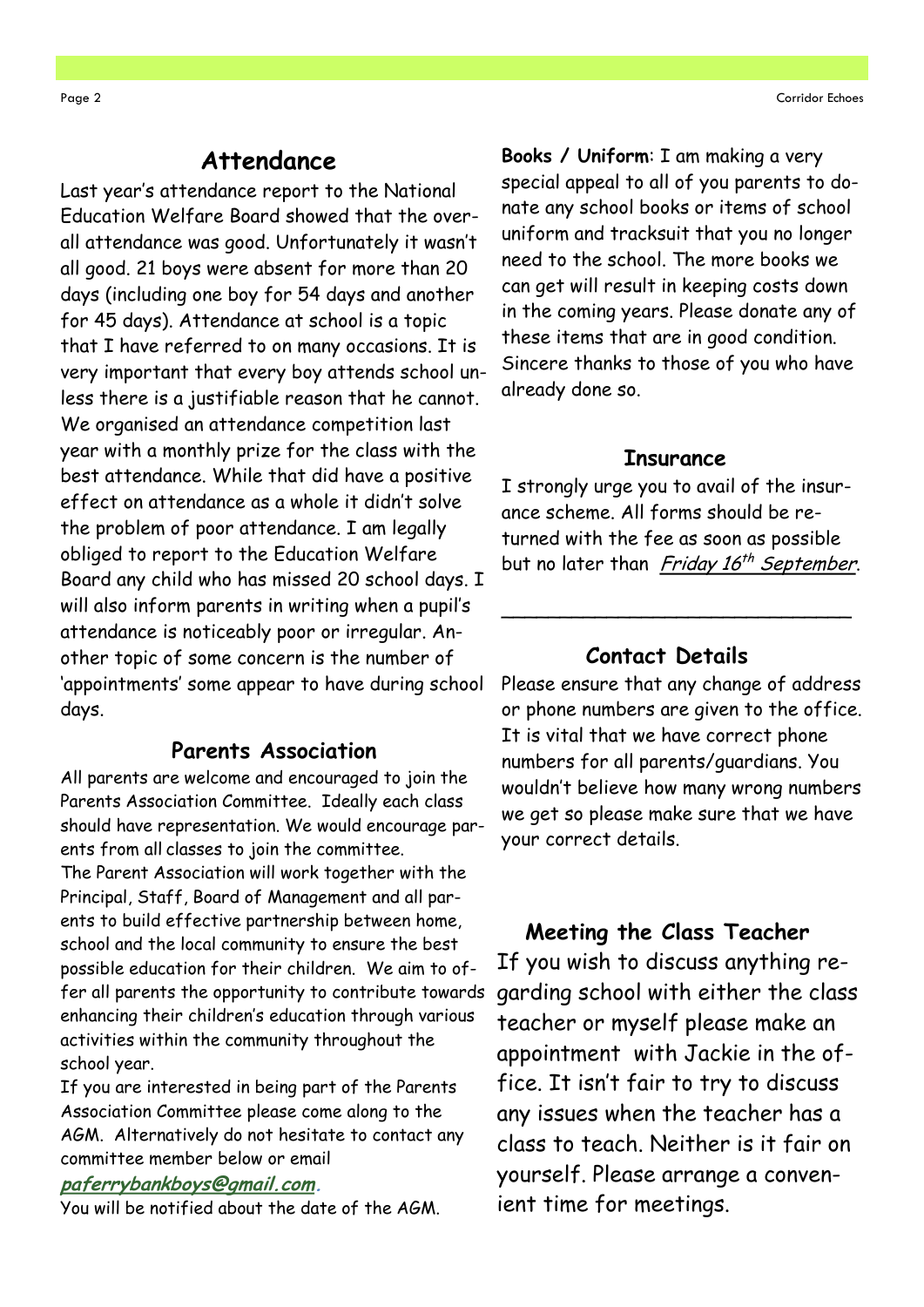### **School Calendar for 2016 / 2017**

\*Thursday  $1<sup>st</sup>$  September: Opening of new school year \*Monday 31st Oct. – Friday 4th Nov.: School closed for Mid-term Break \*Thursday 22nd December: School closes for Christmas holidays \*Monday 9th January 2017: School re-opens \*Thursday 23rd & Friday 24th February: School closed for Mid-term Break \*Friday 17th March: School closed \*Friday 7<sup>th</sup> April: School closes for Easter holidays \*Monday 24<sup>th</sup> April: School re-opens \*Monday 1st May: School closed – Public Holiday \*Monday 5th June: School closed \*Tuesday 27<sup>th</sup> June: End of school year; school closes for summer holidays



**Milk:** Milk is available in school again this year. Please ensure that the milk is ordered and paid for by 12.00 sharp on Friday for the following week. Once our order is placed at 12.00 on a Friday it cannot be changed.

# **School Policies**

Schools are required to have policies on curricular, organisational and management areas. Policies need to be amended and updated from time to time in line with changing circumstances and legislation. At the moment we are updating our policies on:- Behaviour; Anti-Bullying; Homework; Attendance; Enrolment; Special Educational Needs; Anti-Bullying; Child Protection and Critical Incident. If you have any views on any of these topics please send them in to the office or directly to the Principal. We welcome all helpful and practical contributions from parents. As you know all our policies dictate how the school operates. Your opinion matters. If you wish to see any current or draft school policy please contact the office with your request.

In line with the school's healthy lunch policy Friday is "Treat Day". One treat, not a lunch box-full please.

**REMINDER** 

**School Rules:** We usually send home a copy of our school rules each year. Our rules are few in number and are very easy to keep. We ask all parents and guardians to ensure that the boys know and follow our simple rules. We make no apologies for enforcing our rules. A copy is included with this newsletter for each family.

#### **Special Corridor Echoes**

Parents, watch out for a special edition of Corridor Echoes soon. Our theme in school this year is **positivity**. We want to embrace everything that is positive about our school, the pupils, the parents, the school staff, the parents' association, the board of management, Ferrybank………….. There is a massive amount that we can be positive about and we fully intend to promote it. The only thing that is banned is negativity!

 $31$  M<sub>b</sub>